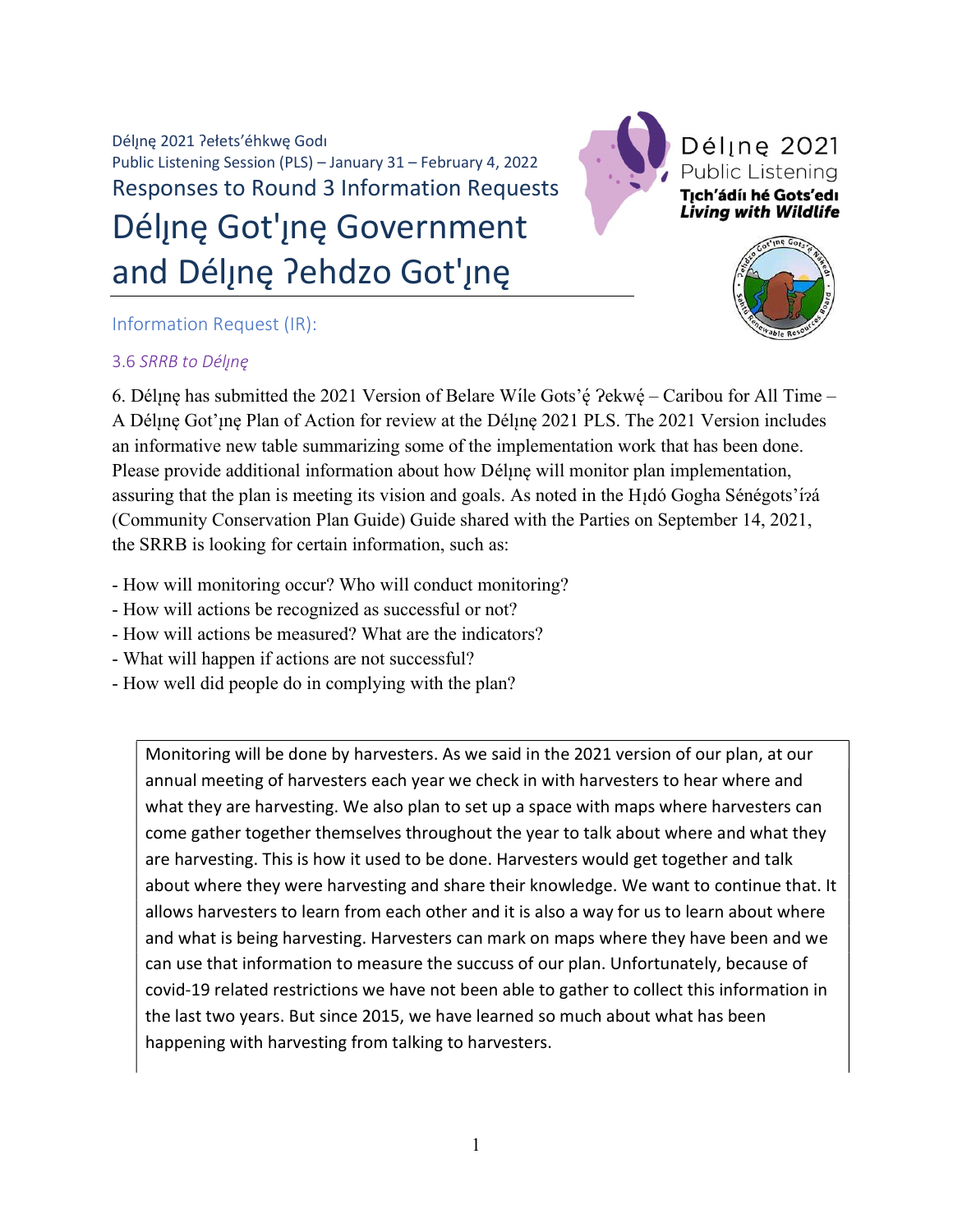We are also planning to hire someone to help interview harvesters to gather information on where harvesting is happening and what is being harvested. Attached as appendix A is a job description for the position.

Our actions will be successful if we see that people are happy and that people are out on the land and harvesting. That is how we will know our plan is successful.

Right now, people are more than ever out harvesting. We are not harvesting ?ekwé, but we are harvesting other species. We have had very successful whitefish harvesting trips this year. We want to see these trips and harvesting happening. When we see this, it is a sign that our plan is successful. There have also been harvests of woodland caribou and moose. Ptarmigan are back this year. The more people that are out on the land harvesting other species, the more successful our plan is.

The harvest itself is only one indicator of success though. We also need to see that people are learning from each other. The more we see this, the more successful our plan will be. We want to see that experienced harvesters are teaching less experienced harvesters how to harvest in a way that follows our pepa. For example, on a whitefish harvesting trip, we saw Elders travelling with and teaching young harvesters. This shows that our plan is successful.

The very act of getting out on the land is an indicator of success for our plan. The more people out on the land, the more successful the plan is. We are seeing more people going out onto the land and using cabins that have not been used for a long time. We are seeing people helping each other get out onto the land too, that is an indicator of success.

Another indicator of success if when we witness people thanking the harvesters in the community. ?ełeghá ts'eredi (sharing, giving) is one of the  $\overline{P}$ e $\overline{P}$ a we must all follow. If we see people thanking the harvesters, it shows us that we are following the pepa and our plan is successful.

Another indicator of success is that people are not talking about ?ekwe anymore. They are not sharing that they are upset or frustrated because ?ekwé are not around anymore. They have been able to harvest other species instead. At our recent DGG AGM, we did not hear any questions or complaints about ?ekwé, that is a sign that our plan is being successful.

We will also measure success based on the feedback we get about our harvester support programs. Right now, we are not hearing any complaints about there not being enough supports for harvestings (for example, gas money, equipment, etc.). This is a sign that the supports are sufficient for the harvesters needs.